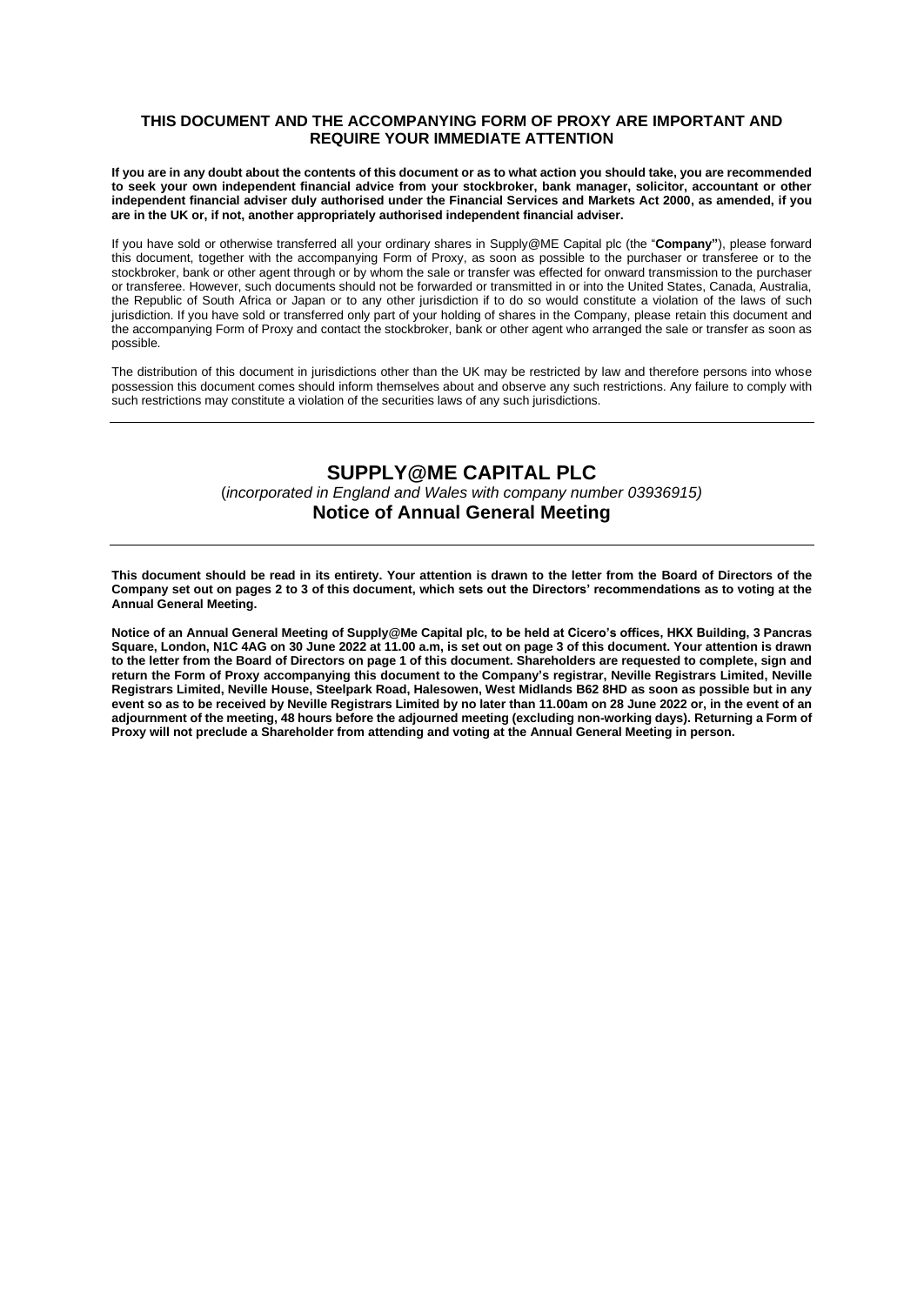# **LETTER FROM THE CHAIRMAN ON BEHALF OF THE BOARD OF DIRECTORS**

# **SUPPLY@ME CAPITAL PLC**

*(Incorporated and Registered in England and Wales, with company number 03936915)*

*Directors: Registered Office:* Alessandro Zamboni, *Chief Executive Officer and Executive Director* Enrico Camerinelli, *Non-executive Director* David *Bull, Non-executive Director* Thomas James, *Executive Director* John Collis, *Executive Director*

27/28 Eastcastle Street London W1W 8DH United Kingdom

6 June 2022

To the holders of Existing Ordinary Shares

Dear Shareholder,

# **Notice of Annual General Meeting**

# **1. Introduction**

We are pleased to present the details of the 2022 Annual General Meeting of Supply@me Capital plc ('the Company') which will be held at the Company's advisers Cicero's offices, HKX Building, 3 Pancras Square, London, N1C 4AG on Thursday 30 June 2022 at 11.00 a.m. (the Annual General Meeting). Under the Company's articles of association, the Company is obliged to hold an annual general meeting once a year. It provides shareholders with the opportunity to meet the Company's directors and to discuss the business of the meeting and the Company's progress. The Company announced its financial results for the year ended 31 December 2021 on 31 May 2022. The Annual Report and Accounts of the Company for the financial year ended 31 December 2021 accompanies the Notice of AGM.

# **2. 2022 Annual General Meeting (AGM)**

On page 5 of this document you will find a notice convening the Company's AGM, which is to be held on Thursday June 30, 2022 at 11.00a.m. (British Summer Time). Included in the business of the AGM are resolutions to approve the Company's proposed Long Term Incentive Plan as well as resolutions relating to the proposed allotment of Ordinary Shares and warrants over Ordinary Shares in the Company in relation to the Venus Capital SA ("Venus Capital") arrangements and a planned open offer to all shareholders. Resolution 4 proposes the approval of our all-employee share plan. Shareholders are asked to approve the adoption of the Supply@Me Long Term Incentive Plan ("LTIP"). Further information can be found in the explanatory notes in this letter. The principal features of the LTIP are also summarised in Appendix I to this Notice.

The recent Capital Enhancement Plan, announced in April 2022 (Appendix 2), was fully subscribed by the Company's long-term investor Venus Capital which indicates that professional investors believe in the inventory monetisation business model. We also intend to enable existing shareholders of the Company to acquire new ordinary shares on the same terms as Venus Capital by launching an open offer in early course, and we are liaising with the Company's professional advisers to compile and to issue the documentation necessary to implement this (including any necessary prospectus which would fall to be approved by the Financial Conduct Authority). The Company will announce the launch of the proposed open offer in due course. This combination of retail and institutional investment will provide the Group with both commercial and financial support for the next phase of the Group's development.

A summary of the action you should take is set out on page 3 and in the Form of Proxy that accompanies this document.

The purpose of the AGM is to consider and, if thought fit, to pass the Resolutions, in each case as set out in full in the notice of Annual General Meeting. Resolutions 1 to 11 inclusive will be proposed as ordinary resolutions and Resolutions 12 and 13 will be proposed as special resolutions of the Company: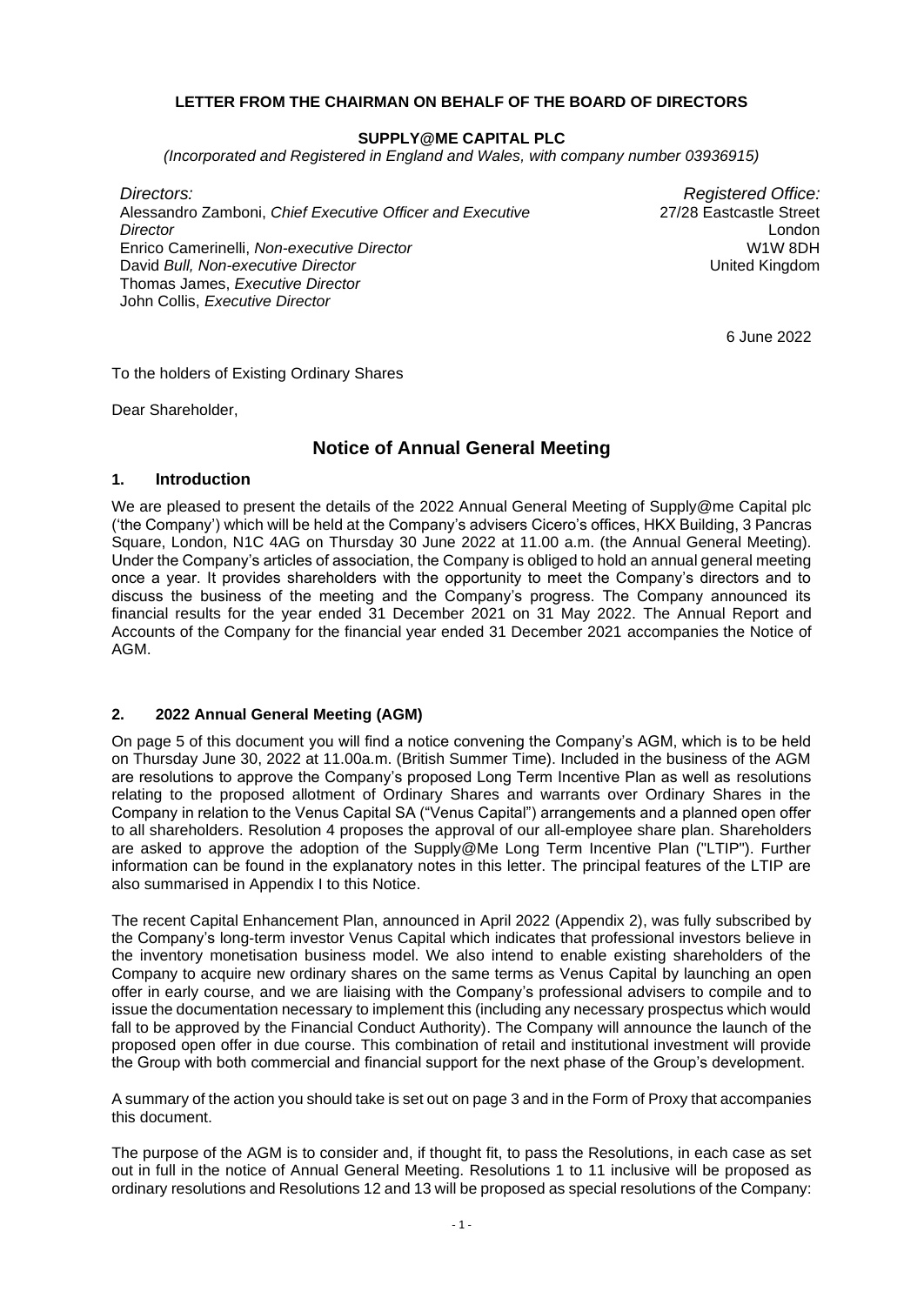- **Resolution 1:** To receive the Annual Report and Accounts of the Company for the financial year ended 31 December 2021, together with the Directors' Report, Strategic Report and Auditors' Report on those accounts.
- **Resolution 2:** To approve the Directors' Remuneration Report for the financial year ended 31 December 2021.
- **Resolution 3:** To approve the Directors' Remuneration Policy.
- **Resolution 4:** To adopt and approve the Company's Long Term Incentive Plan (LTIP).
- **Resolution 5:** To reappoint Crowe U.K. LLP as auditors of the Company.
- **Resolution 6:** To authorise the Directors to determine the amount of the auditors' remuneration.
- **Resolution 7:** To re-elect Mr. Alessandro Zamboni as a Director of the Company.
- **Resolution 8:** To re-appoint Mr. David Bull as a Director of the Company.
- **Resolution 9:** To re-appoint Dr. Thomas James as a Director of the Company.
- **Resolution 10:** To re-appoint Mr. John Collis as a Director of the Company.
- **Resolution 11:**To authorise the Directors to (i) allot Ordinary Shares and warrants over Ordinary Shares in the Company in relation to the Venus Capital SA arrangements noted above and in connection with the proposed open offer and (ii) to provide a further general authority. In total the authorities would permit the Directors to allot Ordinary Shares representing 65 per cent. of the Company's issued Ordinary Share capital as at the date of this document.
- **Resolution 12:** To authorise the Directors to disapply pre-emption rights in respect of the authorities granted pursuant to Resolution 11. As noted above, all qualifying shareholders will be able to participate in the open offer.
- **Resolution 13**: To authorise the Directors to call a general meeting (other than an annual general meeting) on not less than 14 clear days' notice, provided that the authority for this Resolution 13 shall expire at the conclusion of the next annual general meeting of the Company.

#### **3. Explanatory Notes to the Resolutions**

- **Resolution 1:** The Directors are required under the Companies Act 2006 to present the annual accounts, directors' report and the auditors' report on the accounts to the meeting.
- **Resolution 2:** This resolution is to seek shareholder approval of the Directors' remuneration report for the year ended 31 December 2021 as set out on pages 72 to 94 of the 2021 Annual Report. The vote is advisory in nature and therefore no entitlement to remuneration is conditional on the passing of the resolution.
- **Resolution 3:** The Directors' Remuneration Policy must set out the Company's policy on making remuneration payments and payments for loss of office. This is a binding resolution and will take effect from the conclusion of the meeting. The policy can be found at page 72 of the 2021 Annual Report.
- **Resolutions 4:** This resolution seeks authority from shareholders to adopt and for the directors to operate the LTIP for a period of 10 years from the 2022 AGM. The LTIP is being introduced as part of the new Directors' Remuneration Policy which is also being put forward for approval at the 2022 AGM. A summary of the principal terms of the LTIP is set out at Appendix 1 to this notice.
- **Resolutions 5 and 6:** The Company is required to appoint auditors on an annual basis. Crowe U.K. LLP have indicated their willingness to continue in office until the conclusion of the next annual general meeting and the directors have considered the terms of appointment and service provided by Crowe U.K. LLP and are comfortable that they should remain as the Company's auditors. Resolution 6 gives the Directors authority to agree their remuneration.
- **Resolution 7 to 10:** Biographical details of the Directors proposed to be re-elected and reappointed at the 2022 Annual General Meeting can be found on pages 51 and 52 of the Annual Report and Accounts 2021 made available to shareholders on the Company's website: https:// www.supplymecapital.com. In accordance with article 77 of the articles of association of the Company, Mr. Alessandro Zamboni will be seeking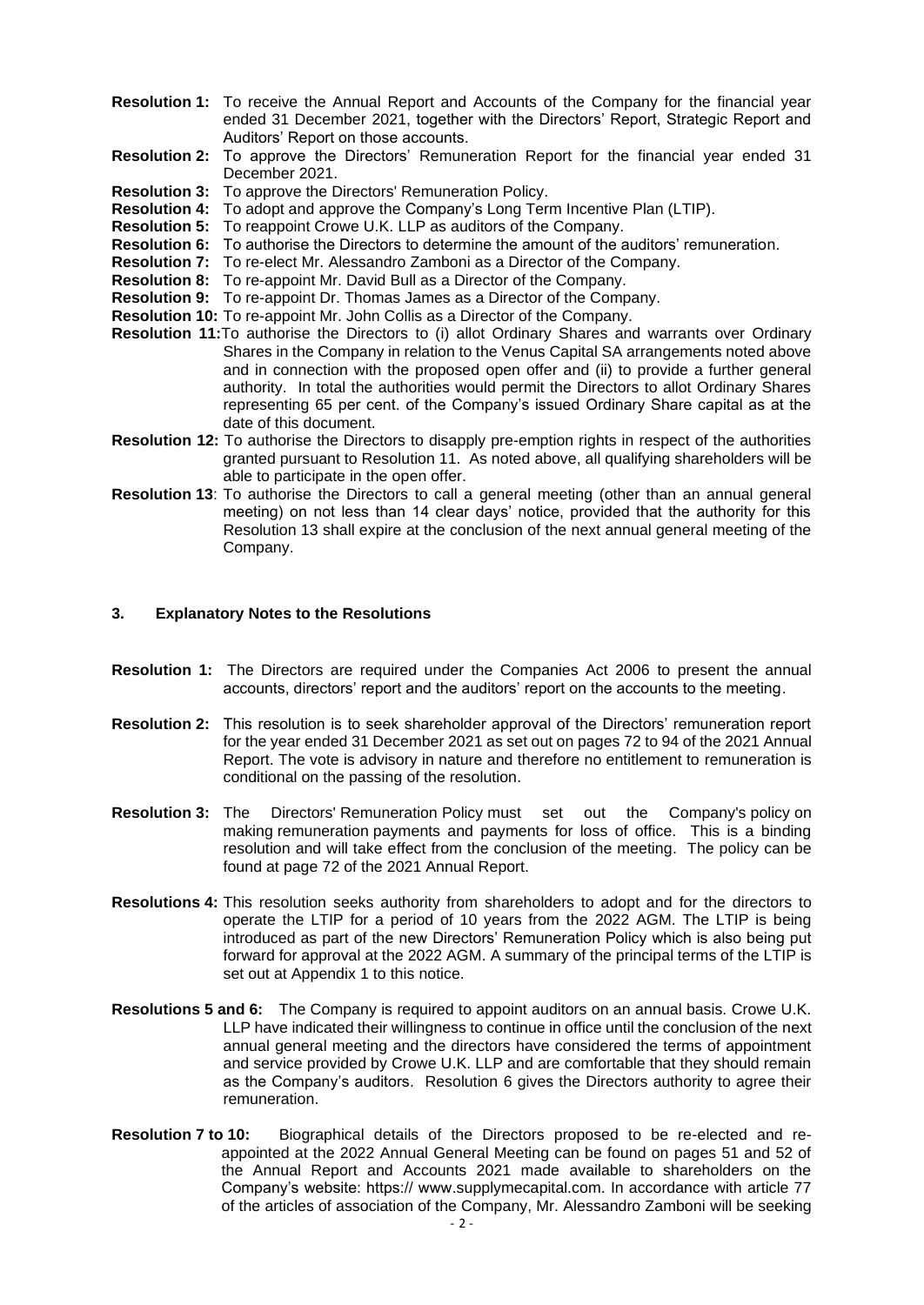re-election. During the year Mr. David Bull, Dr. Thomas James and Mr. John Collis have been appointed to the Board, and in accordance with the Company's Articles of Association will offer themselves for appointment. In proposing the re-election and reappointment of the Directors, the Chief Executive Officer has confirmed that, following internal performance evaluations (described on pages 57 and 58 of the Annual Report and Accounts 2021), each individual continues to make an effective and valuable contribution to the Board and demonstrates commitment to their role.

- **Resolution 11:** This resolution will authorise the Directors to (i) allot Ordinary Shares and warrants over Ordinary Shares in the Company in relation to the Venus Capital SA arrangements noted above and in connection with the proposed open offer and (ii) to provide a further general authority to allot Ordinary Shares. In total the authorities would permit the Directors to allot Ordinary Shares representing 65 per cent. of the Company's issued Ordinary Share capital as at the date of this document.
- **Resolution 12:** This resolution will authorise the Directors to disapply pre-emption rights in respect of the authorities granted pursuant to Resolution 11. As noted above, all qualifying shareholders will be able to participate in the open offer. For the purpose of section 571 of the Companies Act 2006, the Directors consider that the terms of the arrangements with Venus Capital SA were the best available to the Company at the time and the size of the facility was appropriate for the Company's requirements.
- **Resolution 13**:The Companies Act 2006 requires that all general meetings (other than an annual general meeting) must be held on 21 clear days' notice unless shareholders agree to a shorter notice period which is subject to a minimum of 14 clear days' notice. In order to be able to call a general meeting on less than 21 clear days' notice the Company must make an electronic means of voting available to all shareholders for the meeting. This condition is met by the Company providing the facility for shareholders to appoint a proxy via an online shareholder portal operated by our Registrars. The Directors therefore propose Resolution 13 as a special resolution to approve 14 clear days as the minimum period of notice for all general meetings of the Company other than annual general meetings, this approval will be effective until the end of the next annual general meeting. The Board will consider on a case by case basis whether the use of the flexibility offered by the shorter notice period is merited, taking into account the circumstances, including whether the business of the meeting is time-sensitive and it would therefore be to the advantage of the shareholders to call the meeting on shorter notice and, where such is thought to be generally to be in the interests of the shareholders as a whole.

# **4. Action to be taken**

A Form of Proxy is enclosed for use by Shareholders in respect of the AGM. Shareholders are asked to complete, sign and return the Form of Proxy by post or by hand in accordance with the instructions printed therein so as to be received as soon as possible by the Company's registrars, **Neville Registrars Limited, Neville House, Steelpark Road, Halesowen, West Midlands B62 8HD** but in any event so as to arrive no later than 48 hours (excluding non-working days) before the AGM, being 11.00 a.m. 28 June 2022 unless the meeting is adjourned in which case proxies should be returned no later than 48 hours (excluding non-working days) prior to the time of the adjourned meeting.

# **5. Important Information in relation to attendance at the 2022 Annual General Meeting**

Shareholders who would like to attend the AGM in person are asked to register their intention as soon as practicable by email to **i**nvestors@supplymecapital.com. We have also arranged for shareholders to have the opportunity to raise questions in advance and, should they be unable to attend in person, invite them to listen to the meeting via video conference if they wish.

Given the government's plans for the UK to "live with Covid", we do not anticipate any restrictions to be in place that would prevent shareholders from attending the meeting in person. However, should there be any reason to do so, we will provide an update on our website at https://supplymecapital.com/investors and, where appropriate, via a Regulatory Information Service, if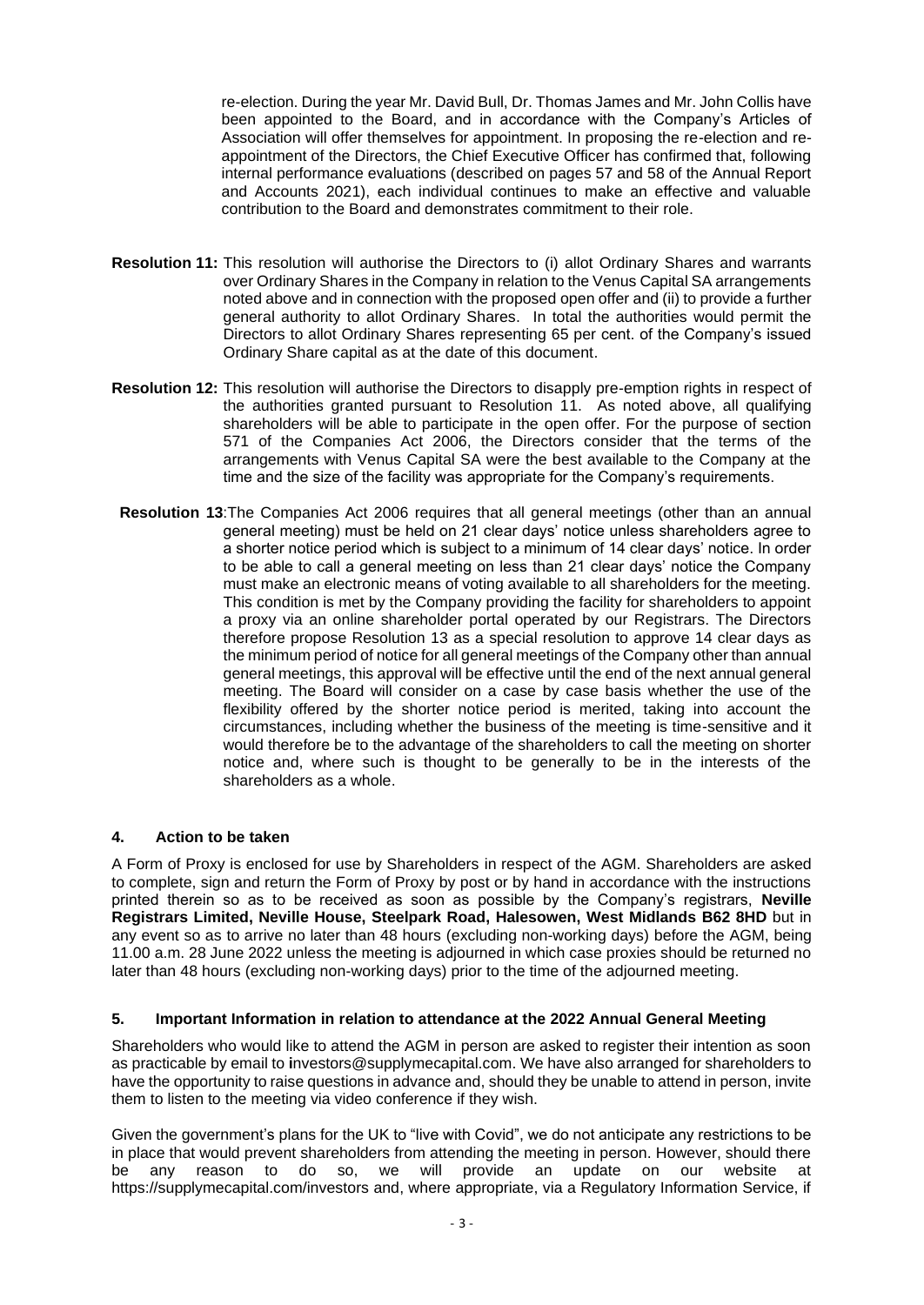any changes are required to the AGM arrangements. The Board remains committed to shareholder engagement and has made the arrangements set out below to help facilitate this.

Whether or not you propose to attend the AGM, the Board encourages you to appoint the Chair of the meeting as yout proxy to vote as you direct at the AGM, and asks that you please complete and submit a form of proxy ("Proxy Form") to enable you to vote at the AGM, even if you are unable to attend it. This will not prevent you from attending and voting at the AGM in person if you so wish (subject to any Government guidance available at the time).

The Board recognises the opportunity that the AGM provides for shareholders in respect of any questions they have relating to the Company. In order to ensure that shareholders are able to follow the proceedings of the AGM without attending in person, the Company will provide access online via the Investor Meet Company platform. However, please note that shareholders will not be able to vote online at the AGM via the platform, and are therefore requested to submit their votes via proxy, as early as possible. Shareholders are invited to submit any questions for the Board to consider. Questions can be pre submitted ahead of the AGM via the Investor Meet Company Platform up until 9am the day before the AGM or submitted at any time during the AGM itself.

Shareholders that wish to view the AGM remotely should register for the event in advance via the following link:

<https://www.investormeetcompany.com/supply-at-me-capital-plc/register-investor>

## **6. Recommendation**

**The Directors recommend that you vote in favour of each of the Resolutions as they intend to do so in respect of their aggregate beneficial holding of 13,555,513,009 Ordinary Shares, representing approximately 33 per cent. of the total number of issued Ordinary Shares in the Company.** 

Yours faithfully,

Alessandro Zamboni *On behalf of the Board of Directors* Supply@Me Capital plc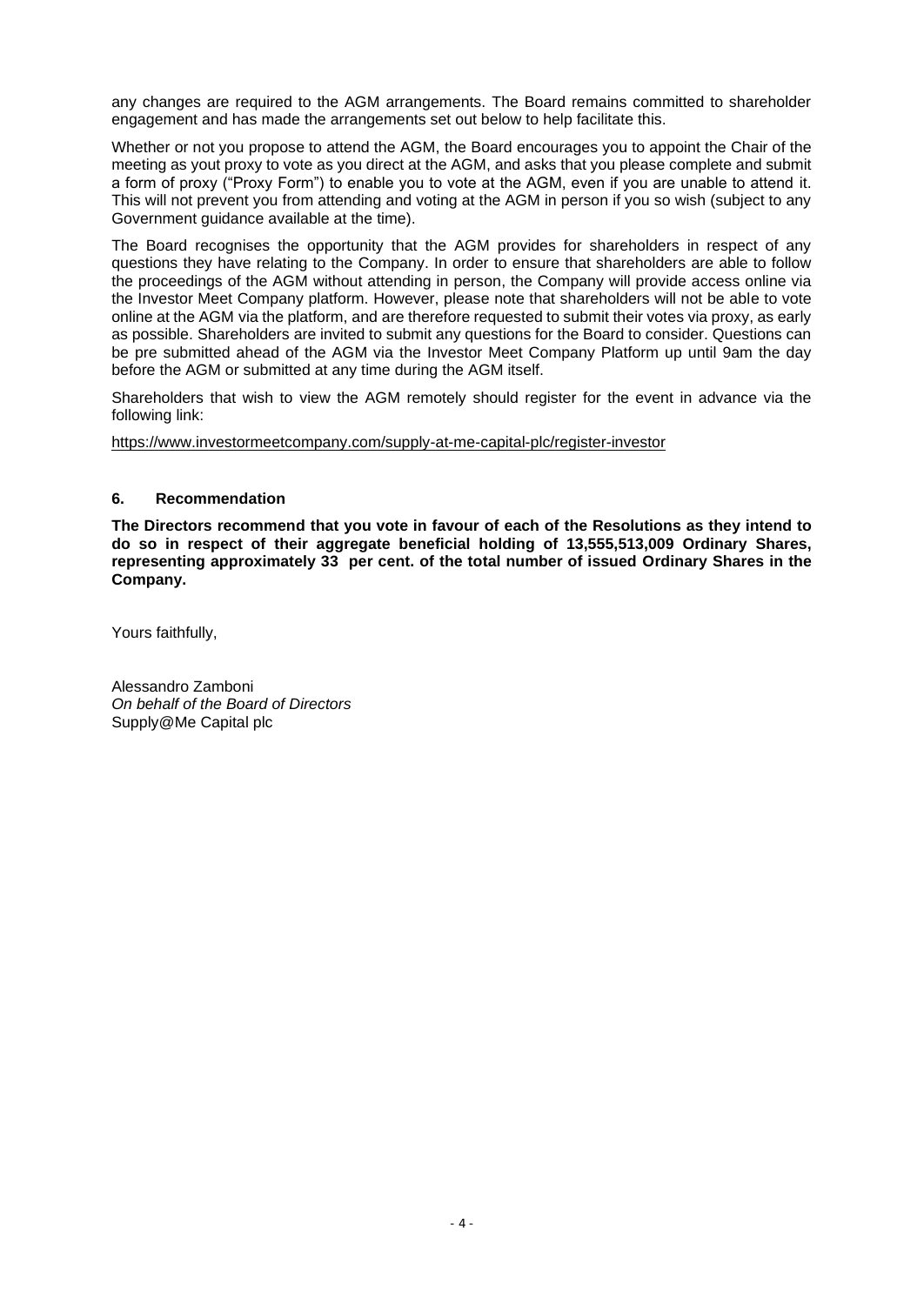# **SUPPLY@ME CAPITAL PLC**

*(Registered in England and Wales under No. 03936915)*

# **NOTICE OF ANNUAL GENERAL MEETING**

**NOTICE IS HEREBY GIVEN** that an Annual General Meeting of the Company will be held at the Company's adviser's Cicero's offices, HKX Building, 3 Pancras Square, London, N1C 4AG on Thursday 30 June 2022 at 11.00am (British Summer Time) (or any adjournment thereof) for the purpose of considering and, if thought fit, passing the following resolutions, the first eleven of which will be proposed as ordinary resolutions and of which resolutions twelve and thirteen will be proposed as special resolutions.

# **ORDINARY RESOLUTIONS**

- 1. To receive the Annual Report and Accounts of the Company for the financial year ended 31 December 2021 together with the Directors' Report, Strategic Report and Auditors' Report on those accounts.
- 2. To approve the Directors' Remuneration Report (excluding the directors' remuneration policy, set out on pages 72 to 94 of the Directors' Remuneration Report) for the financial year ended 31 December 2021.
- 3. To approve the Directors' Remuneration Policy, as set out on page 72 of the Directors' Remuneration Report, which takes effect immediately after the end of the annual general meeting.
- 4. That the rules of the Supply@ME Long Term Incentive Plan (the "LTIP"), produced in draft to this meeting (the terms of which are summarised in Appendix 1 to this Notice of Meeting) and, for the purposes of identification only, initialled by the Chair of the meeting, be and are hereby approved and the directors be authorised to:
	- a) do all acts and things which they may consider necessary or expedient for the purposes of implementing and giving effect to the LTIP; and
	- b) establish further plans based on the LTIP but modified to take account of local tax, exchange control or securities laws in overseas territories, provided that any shares made available under such further plans are treated as counting against the limits on individual or overall participation in the LTIP.
- 5. To appoint Crowe UK LLP as auditors of the Company to hold office until the conclusion of the next general meeting of the Company at which accounts are laid before shareholders.
- 6. To authorise the Directors to determine the amount of the auditors' remuneration.
- 7. To re-elect Mr. Alessandro Zamboni as a Director of the Company.
- 8. To re-appoint Mr. David Bull as a Director of the Company.
- 9. To re-appoint Dr. Thomas James as a Director of the Company.
- 10. To re-appoint Mr. John Collis as a Director of the Company
- 11. **THAT** the authority and power conferred upon the Directors to allot shares or to grant rights to subscribe for or to convert any security into ordinary shares ("Rights") in accordance with Article 7 of the Company's Articles of Association shall apply until the date falling fifteen months from the date of the passing of this resolution (unless renewed, varied or revoked by the Company) and for that period the Section 551 Amounts (as defined in Article 7.8.3) shall be: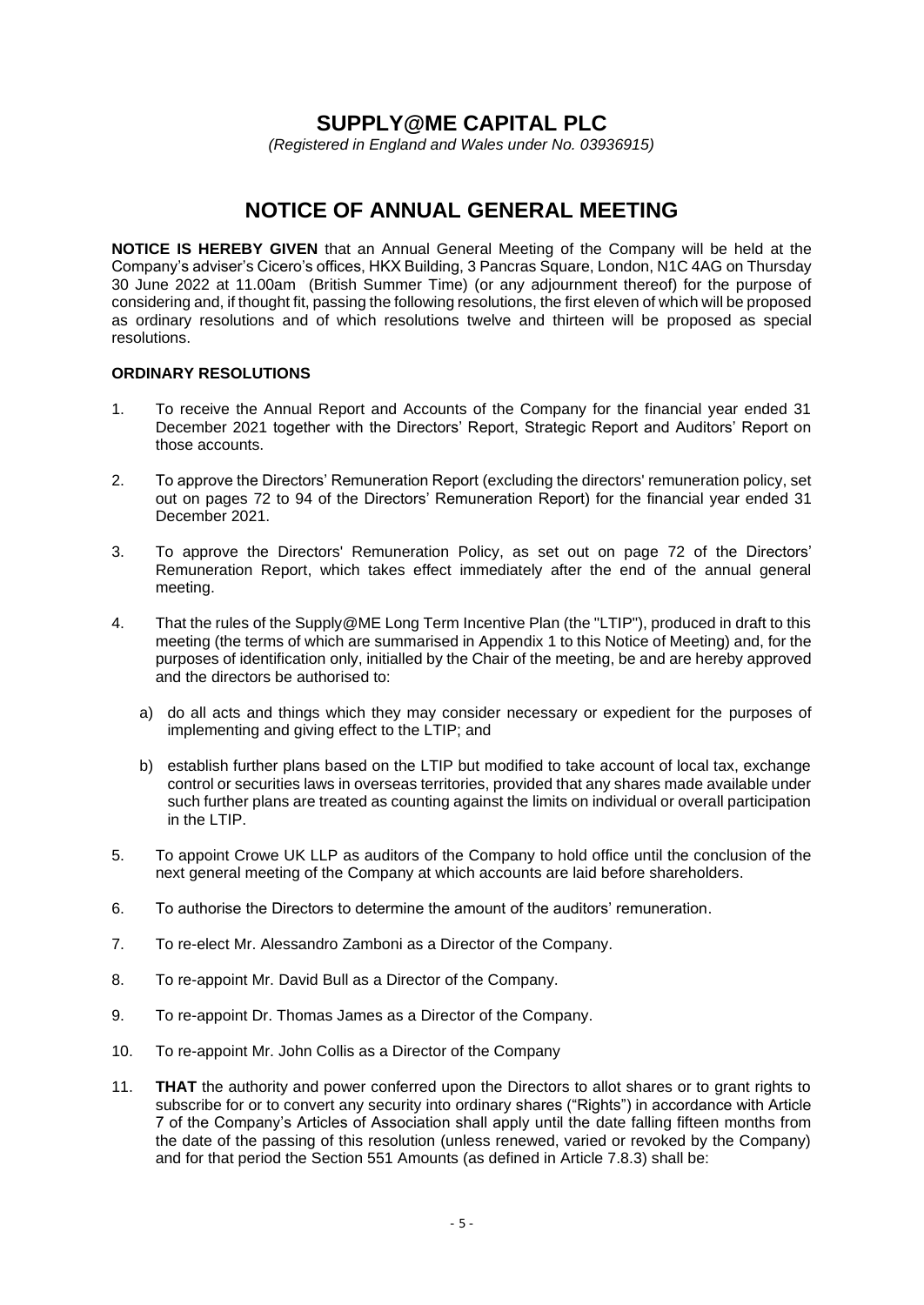- 11.1. an aggregate nominal amount of up to £481,600.00 in relation to the Company's obligation's to Venus Capital SA as described by the Company in an announcement to a regulatory information service made on 27 April 2022 and an offer by way of rights issue or open offer (including an issue of related warrants to participating shareholders in such offer); and
- 11.2. in any other case up to a maximum aggregate nominal value of £530,261.42 (such amount to be reduced by the nominal amount of shares or Rights allotted pursuant to resolutions 11.1).

This authority revokes and replaces all unexercised authorities previously granted to the Directors but is without prejudice to any allotment of shares or grant of Rights already made or offered or agreed to be made pursuant to such authorities.

# **SPECIAL RESOLUTIONS**

- 12. **THAT,** subject to the passing of Resolution 11, the authority and power conferred upon the Directors to allot equity securities for cash in accordance with Article 7 of the Company's Articles of Association shall apply until the date falling fifteen months from the date of the passing of this resolution (unless renewed, varied or revoked by the Company) and for that period the Section 561 Amounts (as defined in Article 7.8.4) shall be:
	- 12.1. an aggregate nominal amount of up to £481,600.00 in relation to the Company's obligation's to Venus Capital SA as described by the Company in an announcement to a regulatory information service made on 27 April 2022 and an offer by way of rights issue or open offer (including an issue of related warrants to participating shareholders in such offer); and
	- 12.2. in any other case up to a maximum aggregate nominal value of £530,261.42 (such amount to be reduced by the nominal amount of shares or Rights allotted pursuant to resolutions 12.1).

This authority revokes and replaces all unexercised authorities previously granted to the Directors but is without prejudice to any allotment of shares or grant of Rights already made or offered or agreed to be made pursuant to such authorities.

13. **THAT** the Company may call General Meetings other than Annual General Meetings on not less than 14 clear days' notice.

Registered Office: **BY ORDER OF THE BOARD**

27/28 Eastcastle Street<br>London, W1W 8DH

MSP Corporate Services Limited United Kingdom Company Secretary

Company number: 03936915

6 June 2022

*Notes:*

Shareholders' attention is drawn in particular to the text in bold at Notes 1 and 2.

<sup>1.</sup> Shareholders will only be entitled to attend and vote at the Annual General Meeting if they are registered as the holders of Ordinary Shares at 6.00 p.m. on 28 June 2022. If the Annual General Meeting is adjourned, the time by which a person must be entered on the register of members of the Company in order to have the right to vote at the adjourned meeting is 48 hours (excluding non-working days) prior to the date and time fixed for the adjourned meeting. Changes to entries on the register of members of the Company later than the time and date falling 48 hours (excluding non-working days) prior to the meeting (or any adjournment thereof) will be disregarded in determining the rights of any person to vote at the meeting. **Shareholders are highly encouraged to vote in advance by proxy and to appoint the Chairman of the meeting as their proxy in case they cannot or are unable to attend the meeting in person.**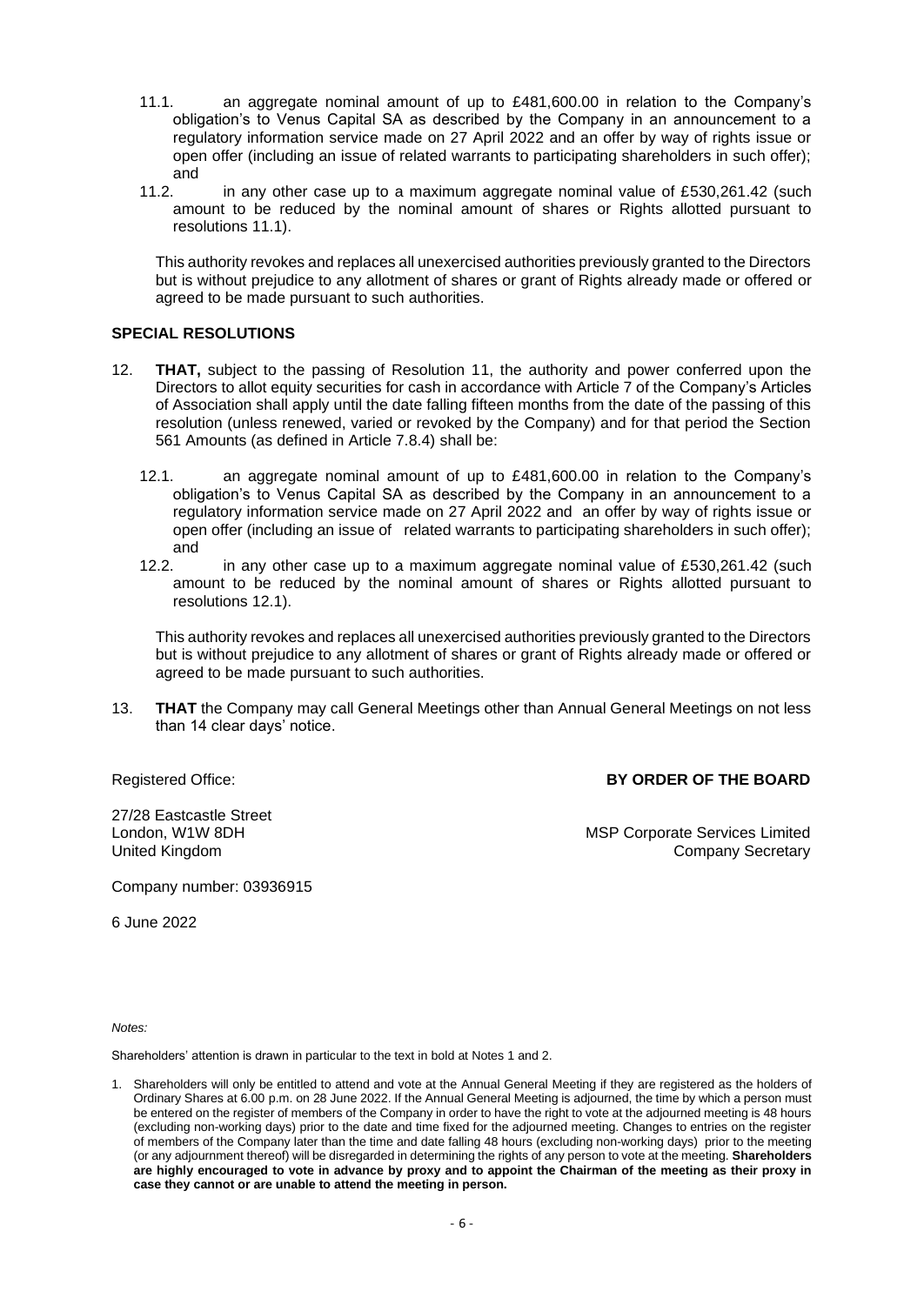- 2. A shareholder entitled to attend and vote at the meeting is entitled to appoint one or more proxies to attend, vote and speak at the meeting provided each proxy is appointed to exercise rights attached to different shares. A proxy need not be a shareholder of the Company. **Shareholders are highly encouraged to vote in advance by proxy and to appoint the Chairman of the meeting as their proxy in case they cannot or are unable to attend the meeting in person.**
- 3. **Entry to the AGM, security and health and safety arrangements and conduct of proceedings**: If attending in person, shareholders are requested to bring with them suitable evidence of their identity to facilitate entry to the meeting. Persons who are not shareholders of the Company (or their appointed proxy) will not be admitted to the AGM unless prior arrangements have been made with the Company. For security reasons, all hand luggage may be subject to examination prior to entry to the AGM. We ask all those present at the AGM to facilitate the orderly conduct of the meeting and comply with all reasonable health and safety requirements. If a shareholder is unable to meet such reasonable health and safety requirements or threatens the orderly conduct of the meeting due to their behaviour, we reserve the right to require that person to leave. In addition, if the meeting is already at capacity, based on relevant rules governing public gatherings at the time, we reserve the right to refuse entry to the meeting.
- 4. Shareholders can:
	- appoint a proxy or proxies and give proxy instructions by returning the enclosed form of proxy by post (see note 45; or
	- if a CREST member, register their proxy appointment by utilising the CREST electronic proxy appointment service (see note 6 - 9).
- 5. A form of proxy is enclosed for use by the shareholders of the Company. To be effective, it must be deposited with the Company's registrars, Neville Registrars Limited, Neville House, Steelpark Road, Halesowen, West Midlands B62 8HD, so as to be received no later than 48 hours (excluding non-working days) before the time appointed for holding the meeting. Completion of the proxy will not preclude a shareholder from subsequently attending and voting at the meeting. In the case of a shareholder which is a company, the form of proxy must be executed under its common seal or signed on its behalf by an officer of the company or an attorney for the company. Any power of attorney or any other authority under which the form of proxy is signed (or a duly certified copy of such power or authority) must be included with the form of proxy.
- 6. CREST members who wish to appoint a proxy or proxies by utilising the CREST electronic proxy appointment service may do so for the General Meeting and any adjournment(s) of it by using the procedures described in the CREST Manual (available via www.euroclear.com). CREST Personal Members or other CREST sponsored members, and those CREST members who have appointed a voting service provider(s), should refer to their CREST sponsor or voting service provider(s), who will be able to take the appropriate action on their behalf.
- 7. For a proxy appointment or instructions made using the CREST service to be valid, the appropriate CREST message (a "CREST Proxy Instruction") must be properly authenticated in accordance with Euroclear specifications and must contain the information required for such instructions, as described in the CREST Manual. The message, regardless of whether it constitutes the appointment of a proxy or is an amendment to the instruction given to a previously appointed proxy, must, in order to be valid, be transmitted so as to be received by the issuer's agent (ID: 7RA11) no later than 11.00a.m. on 28 June 2022, or, in the event of an adjournment of the Annual General Meeting, 48 hours (excluding non-working days) before the adjourned meeting. For this purpose, the time of receipt will be taken to be the time (as determined by the timestamp applied to the message by the CREST Applications Host) from which the issuer's agent is able to retrieve the message by enquiry to CREST in the manner prescribed by CREST. After this time, any change of instructions to proxies appointed through CREST should be communicated to the appointee through other means.
- 8. CREST members and, where applicable, their CREST sponsors or voting service providers should note that Euroclear does not make available special procedures in CREST for any particular message. Normal system timings and limitations will therefore apply in relation to the input of CREST Proxy Instructions. It is the responsibility of the CREST member concerned to take (or, if the CREST member is a CREST personal member or sponsored member, or has appointed a voting service provider(s), to procure that his/her CREST sponsor or voting service provider(s) take(s)) such action as shall be necessary to ensure that a message is transmitted by means of the CREST system by any particular time. In this connection, CREST members and, where applicable, their CREST sponsors or voting service providers are referred, in particular, to those sections of the CREST Manual concerning practical limitations of the CREST system and timings.
- 9. The Company may treat as invalid a CREST Proxy Instruction in the circumstances set out in regulation 35(5)(a) of the Uncertificated Securities Regulations 2001.
- 10. A vote withheld is not a vote in law, which means that the vote will not be counted in the calculation of votes for or against the resolution. If no voting indication is given, your proxy will vote or abstain from voting at his or her discretion. Your proxy will vote (or abstain from voting) as he or she thinks fit in relation to any other matter which is put before the General Meeting.
- 11. The notes to the form of proxy explain how to direct your proxy how to vote on each resolution or withhold their vote.
- 12. Any person to whom this Notice of Meeting is sent who is a person nominated under Section 146 of the Companies Act 2006 to enjoy information rights (a **Nominated Person**) may, under an agreement between him/her and the shareholder by whom he/she was nominated, have a right to be appointed (or to have someone else appointed) as a proxy for the Annual General Meeting. If a Nominated Person has no such Proxy appointment right or does not wish to exercise it, he/she may, under any such agreement, have a right to give instructions to the shareholder as to the exercise of voting rights. The statement of the rights of shareholders in relation to the appointment of Proxies in paragraphs 2 above does not apply to Nominated Persons. The rights described in those paragraphs can only be exercised by shareholders of the Company.
- 13. Under Section 527 of the Companies Act 2006 shareholders meeting the threshold requirements set out in that Section have the right to require the Company to publish on a website a statement setting out any matter relating to:
	- a. the audit of the Company's accounts (including the auditor's report and the conduct of the audit) that are to be laid before the AGM; or
	- b. any circumstance connected with an auditor of the Company ceasing to hold office since the previous meeting at which annual accounts and reports were laid in accordance with Section 437 of the Companies Act 2006.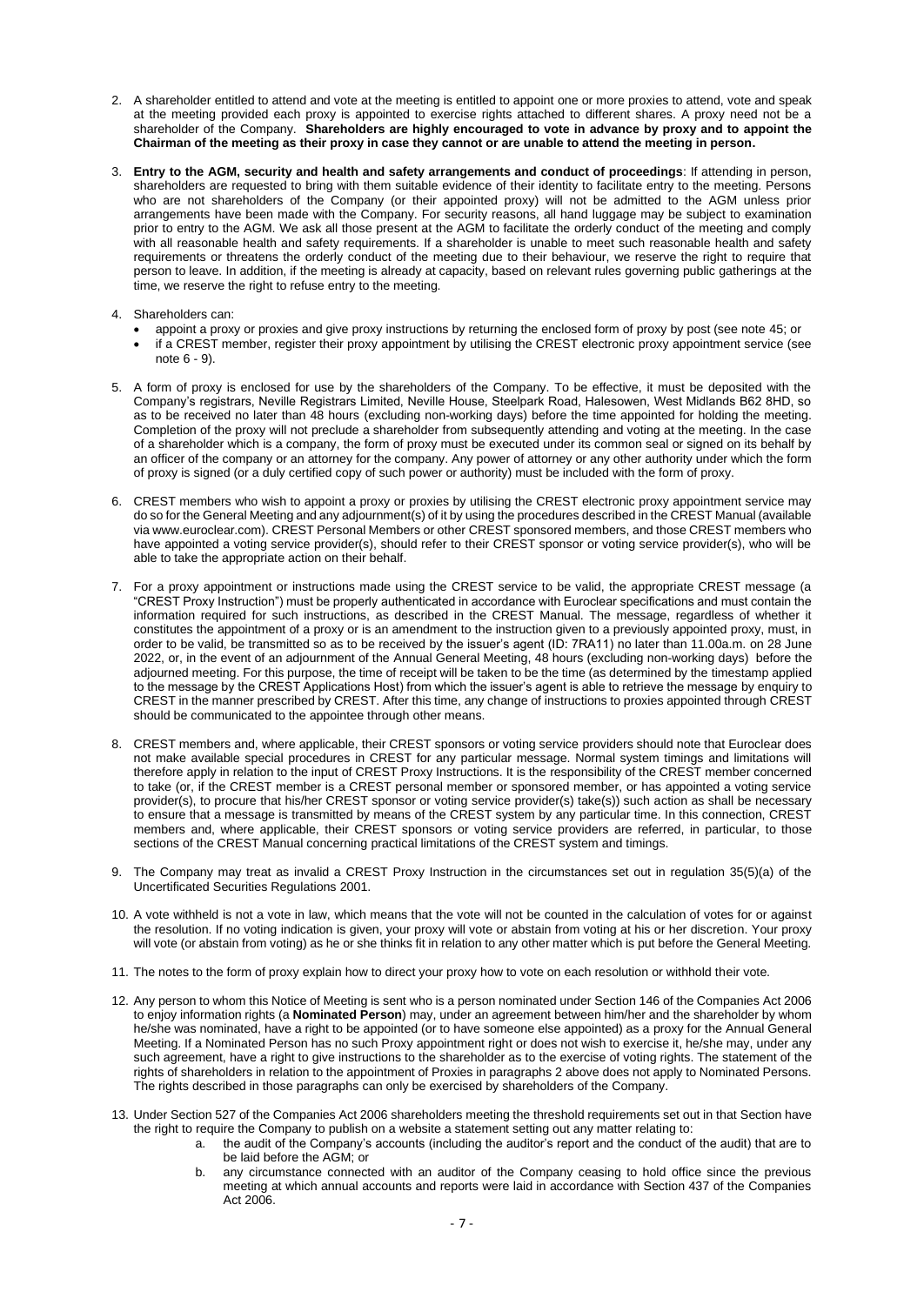- 14. The Company may not require the shareholders requesting any such website publication to pay its expenses in complying with Sections 527 or 528 of the Companies Act 2006. Where the Company is required to place a statement on a website under Section 527 of the Companies Act 2006, it must forward the statement to the Company's auditor no later than the time when it makes the statement available on the website. The business which may be dealt with at the AGM includes any statement that the Company has been required under Section 527 of the Companies Act 2006 to publish on a website.
- 15. A shareholder attending a meeting of the Company has the right to ask questions. The Company must cause to be answered any such question relating to the business being dealt with at the meeting but no such answer need be given if:
	- a. to do so would interfere unduly with the preparation for the meeting or involve the disclosure of confidential information;
	- b. the answer has already been given on a website in the form of an answer to a question; or
	- c. it is undesirable in the interests of the Company or the good order of the meeting that the questions be answered
- 16. A copy of this notice, and other information required by Section 311A of the Companies Act 2006, can be found at https://www.supplymecapital.com/investor/shareholder-meeting/.
- 17. Copies of Directors' service contracts or letters of appointment with the Company will be available for inspection at the registered office of the Company during usual business hours on any weekday (Saturdays, Sundays and public holidays excluded) from the date of this notice until the date of the AGM and also at the place of the AGM from 15 minutes prior to the commencement of the meeting until the conclusion thereof. Shareholders who would like to inspect the documents are asked to register their intention as soon as practicable by email to investors@supplymecapital.com
- 18. As at 1 June 2022 (being the latest practicable date prior to the issue of this Notice of Meeting), the Company's issued share ordinary share capital consists of 40,789,339,952 ordinary shares carrying one vote each. No shares are held in treasury. Therefore, the total voting rights in the Company as at 1 June 2022 are 40,789,339,952 ordinary shares.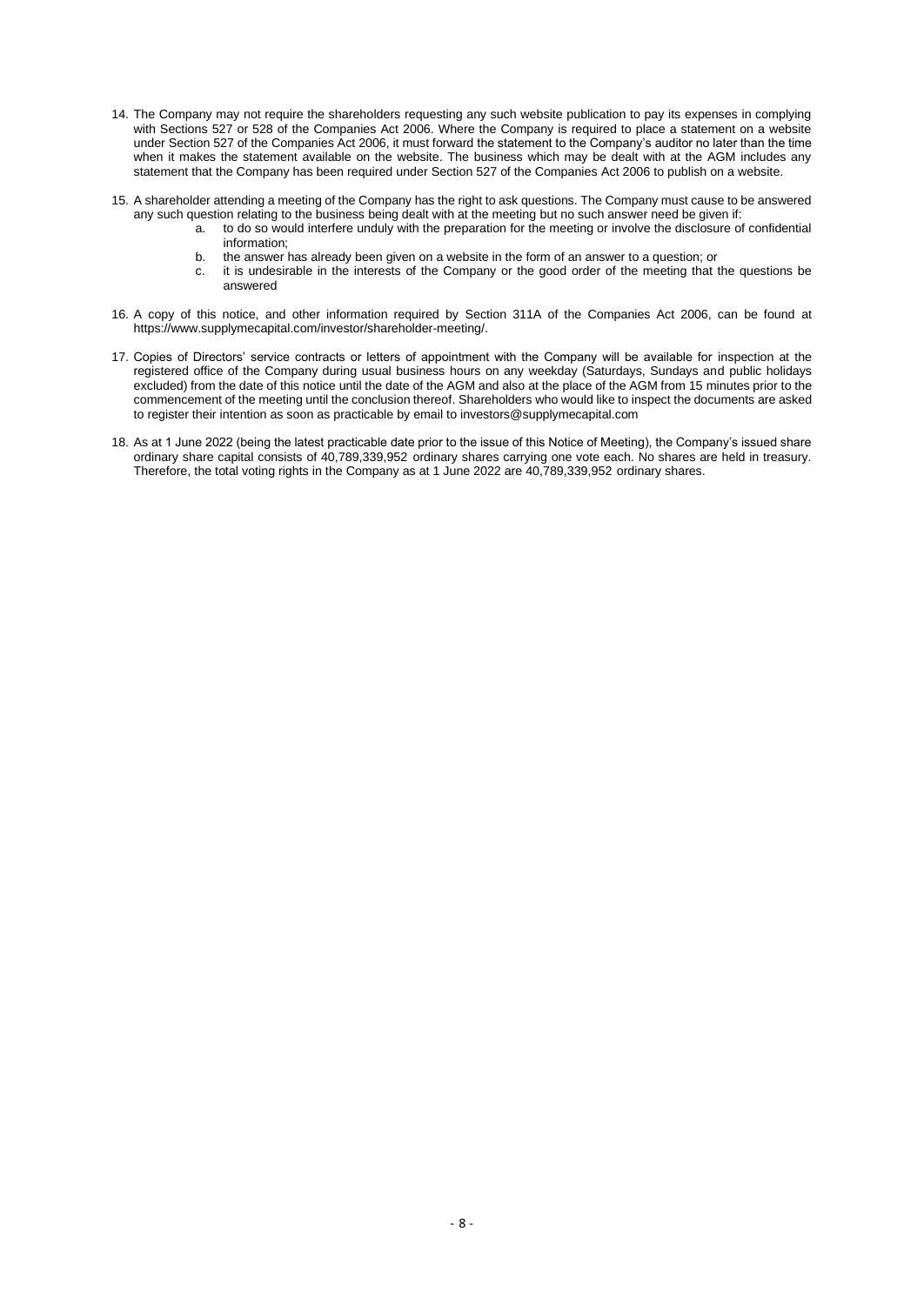# **APPENDIX 1**

# **Summary of the Principal Terms of the Supply@ME Long Term Incentive Plan ("LTIP")**

# **Operation**

The remuneration committee of the Board of Directors of the Company (the "**Committee**") will supervise the operation of the LTIP.

# **Eligibility**

Any employee (including an Executive Director) of the Company and its subsidiaries will be eligible to participate in the LTIP at the discretion of the Committee.

# **Grant of awards**

The Committee may grant an award in one of two forms:

- (i) nil or nominal cost options, where a participant can decide when to exercise his/her award over ordinary shares in the Company ("**Shares**") during a limited period of time after it has vested; or
- (ii) a conditional award, where a participant will receive free Shares on the vesting of his/her award.

The Committee may allow awards to be settled in cash, although in practice, this is only expected to be the case (if at all) in exceptional circumstances.

The Committee may normally grant awards to acquire Shares within six weeks following: (i) the date on which the LTIP is approved by shareholders; (ii) the Company's announcement of its results for any period; or (iii) the lifting of restrictions on dealing in Shares that prevented grant of awards under (i) or (ii). The Committee may also grant awards when there are exceptional circumstances which the Committee considers justifies the granting of awards.

An award may not be granted more than ten years after shareholder approval of the LTIP.

No payment is required for the grant of an award. Awards are not transferable, except on death. Awards are not pensionable.

#### **Individual limit**

The maximum number of Shares that may be awarded to a participant in any financial year will be limited so that normally the market value of such Shares on the award date will not exceed 100% of the individual's base salary. In exceptional circumstances, such as recruitment where it may be necessary to make a buy-out award, the Committee may grant awards over Shares with a market value of up to 200% of the individual's base salary on the award date.

If the Committee cannot or considers it inappropriate to make an award to an individual in a financial year as a result of any dealing restrictions, the unused individual limit in respect of the award that would otherwise have been granted for that year may be available as additional capacity to make awards to that individual in a subsequent financial year when the grant of awards is permitted (in addition to the normal individual limit in the subsequent financial year).

#### **Overall LTIP limit**

The LTIP may operate over new issue Shares, treasury Shares or Shares purchased in the market.

In any ten year period the Company may not issue (or have the possibility to issue) more than 10% of the issued ordinary share capital of the Company in respect of awards made in that period under the LTIP and any other employees' share scheme adopted by the Company.

Treasury Shares will count as new issue Shares for the purposes of this limit but they will also cease to count towards this limit if institutional investor bodies decide that they need not count.

This limit do not include any rights to Shares which have been released or lapsed.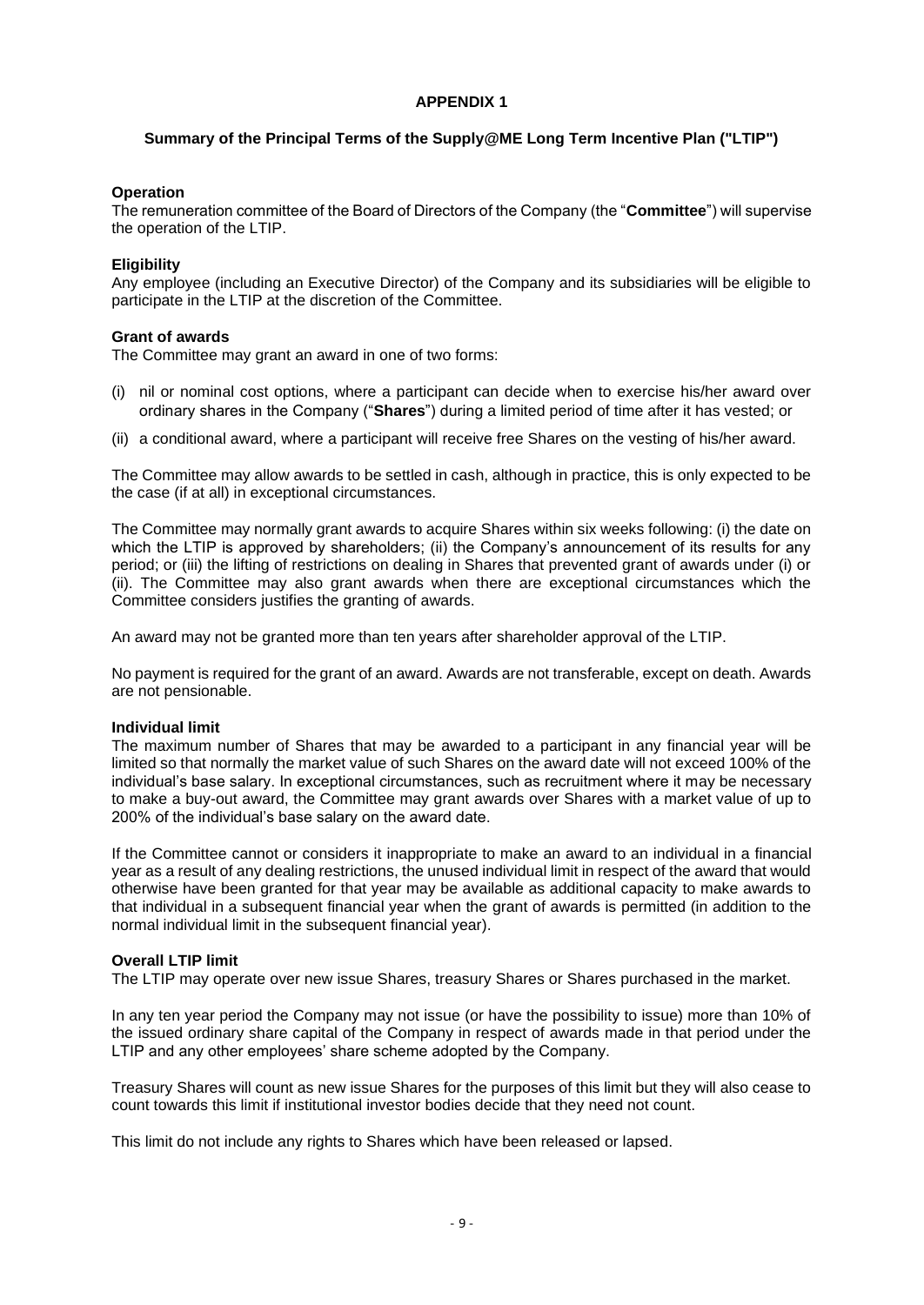# **Performance conditions**

The vesting of awards granted to Executive Directors will be subject to performance conditions set by the Committee (except in the case of awards made in connection with a participant's buy-out award). Performance conditions may also apply in the case awards to other, less senior, employees.

In determining the extent to which the performance conditions are met, the Committee may reduce any formulaic outcome (including to zero) if it considers that this is necessary to take account of its broader assessment of the performance of the Company, any individual, or business.

The Committee may also vary any performance condition applying to existing awards if an event has occurred which causes the Committee to consider (acting fairly and reasonably) that it would be appropriate to amend the performance condition, provided the Committee considers the varied condition is not, in its opinion, materially less challenging than the original condition would have been but for the event in question.

#### **Vesting of awards**

Awards normally vest at least three years after grant (or earlier in the case of awards made in connection with a participant's buy-out award) to the extent that the applicable performance condition (see above) has been satisfied and provided the participant is still employed in the Company's group.

Any award to an Executive Director (and such others as the Committee requires) will also be subject to a holding period ending on the fifth anniversary of grant of the award, in accordance with the Company's directors' remuneration policy (except in the case of awards made in connection with a participant's buy-out award). Awards subject to a holding period will not be capable of exercise during the holding period.

The Committee may, at its discretion, reduce or defer the ability to exercise an award in accordance with regulatory requirements or where it may cause a regulatory disadvantage.

Awards granted as nil or nominal cost options are then normally exercisable for a 6 month period from vesting (or such other period specified by the Committee at the time of grant, but ending on the tenth anniversary of grant) unless they lapse earlier. Shorter exercise periods shall apply in the case of "good leavers" and/or vesting of awards in connection with corporate events.

# **Holding period**

The terms of the LTIP allow for the application of a holding period during which a participant will ordinarily be required to retain their net of tax number of vested shares (if any) delivered under the LTIP (or the full number of the vested shares whilst held under an unexercised option award, where relevant) for a specified period from the date an award vests.

Any award to an executive director (and such others as the Committee requires) will be subject to a holding period ending on the fifth anniversary of grant of the award, in accordance with the Company's directors' remuneration policy.

#### **Leaving employment**

As a general rule, an unvested award will lapse upon a participant ceasing to hold employment or be a Director within the Company's group (or giving or receiving notice of termination).

However, if a participant ceases to be an employee or a Director because of his death, ill-health, injury, disability, retirement, redundancy, his employing company or the business for which he works being sold out of the Company's group or in other circumstances at the discretion of the Committee, then his award will normally vest on the date when it would have vested if he had not ceased such employment or office, subject to:

- (i) the extent to which any performance condition has been satisfied at that time; and
- (ii) the pro-rating of the award to reflect the period of time between its grant and the date of cessation of employment (unless determined otherwise by the Committee).

If a participant ceases to be an employee or Director in the Company's group for one of the "good leaver" reasons specified above, the Committee may, in exceptional circumstances, allow awards to vest at the time of cessation of employment (or a later date specified by the Committee), in which case awards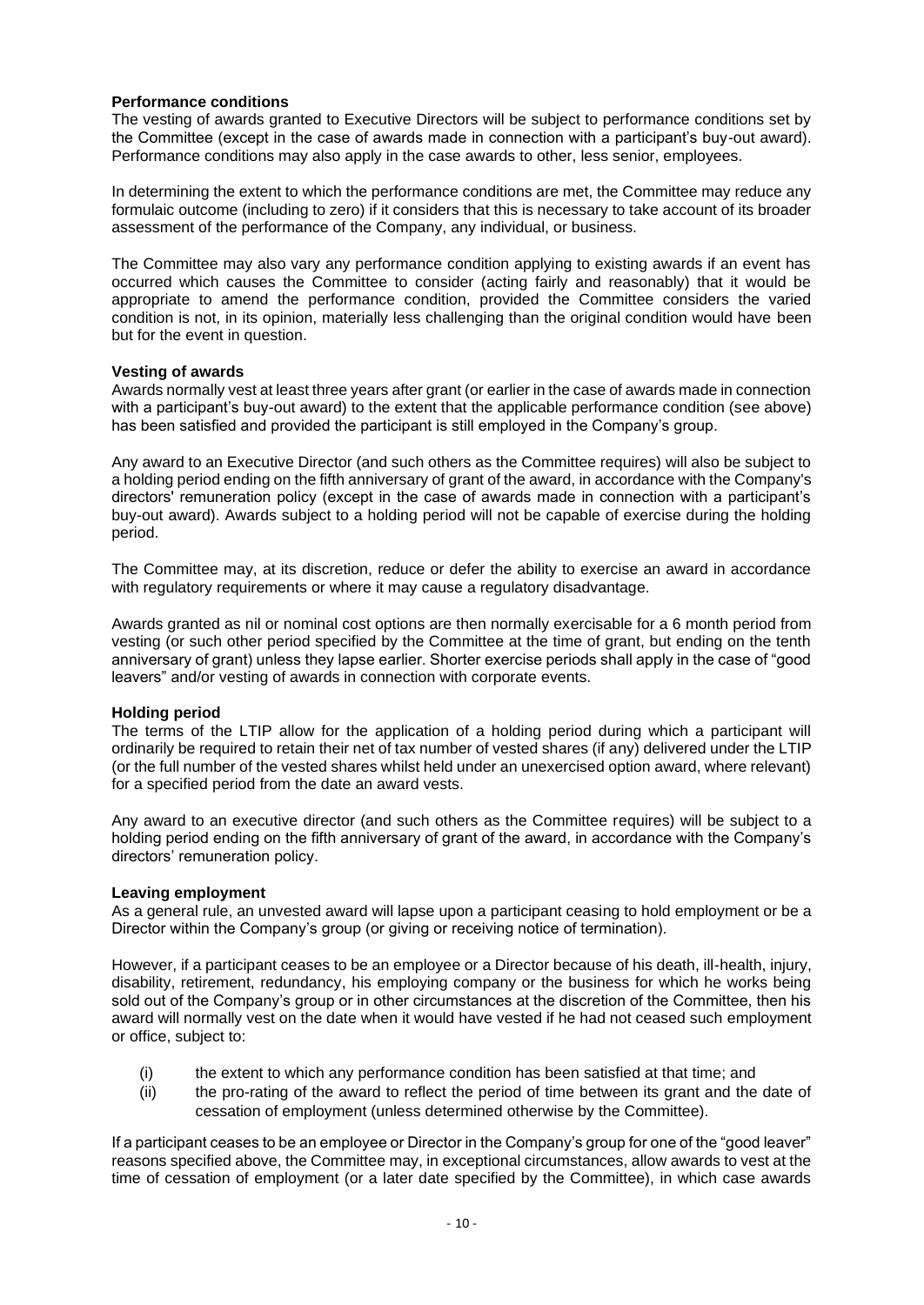would normally be subject to the performance conditions as measured over the shorter period to the date of cessation of employment and time pro-rating as outlined above.

Where an individual holding a vested award leaves the Company's employment, the individual will normally be able to exercise that award within 12 months of the date of cessation of employment (or end of the holding period, if later), unless the reason for such cessation is the individual's gross misconduct in which case the award will lapse.

Where a participant leaves the Company's employment and his award is subject to a holding period, the holding period will normally continue to apply to the award and/or vested Shares except where the Committee determines otherwise, in exceptional circumstances.

#### **Corporate events**

In the event of a takeover or voluntary winding up of the Company (not being an internal corporate reorganisation) the Committee may, at its discretion, allow awards to vest early to the extent that the performance conditions have, in the opinion of the Committee, been satisfied at that time. The awards will normally be pro-rated to reflect the reduced period of time between their grant and vesting. The Committee can decide not to pro-rate awards if it regards it as inappropriate to do so in the particular circumstances.

Awards may also vest on the same basis (with performance conditions and time pro-rating applied) if a demerger, special dividend or other similar event is proposed which, in the opinion of the Committee, would affect the market price of the Shares to a material extent.

In the event of an internal corporate reorganisation awards may be replaced by equivalent new awards over shares in a new holding company unless the Committee decides that awards should vest on the basis which would apply in the case of a takeover.

In the event of a corporate event leading to a change of control of the Company (not being an internal corporate reorganisation), the Committee may decide that subsisting awards are surrendered in consideration for the grant of an equivalent award over shares in the acquiring company.

#### **Malus and clawback**

The Committee retains a power to reduce the potential vesting of unvested awards (including to zero) (often referred to as 'malus') or to recoup the value of previously vested awards from an individual (often referred to as 'clawback'). The Committee may apply this provision up to 3 years after the date of vesting (which may be extended in the case of an ongoing investigation).

The Committee may choose to exercise this power in the following circumstances:

- gross misconduct of an individual;
- a material misstatement of a group company's accounts;
- errors in calculation of performance condition outcomes:
- a material risk or compliance failure;
- significant impact on the reputation and likely financial strength of a group company; or
- corporate failure (including insolvency or administration) of the Company.

The Committee may require the satisfaction of the clawback in a number of ways, including by way of a reduction in the vesting, or size of, any other award or bonus (including future awards or bonus) and/or a requirement to make a cash payment.

#### **Payment on account of dividends**

The Committee may decide prior to the grant date of an award that a participant will be entitled to receive a payment in Shares (or, in exceptional cases, cash), on or shortly following vesting of his conditional share award or exercise of his option, of an amount equivalent to the dividends that would have been paid on the Shares vested under the award between the grant date and the date of vesting (and including any part of the holding period before exercise of the option). Any such amount shall assume reinvestment in Shares on the relevant ex-dividend dates.

#### **Participants' rights**

Awards settled in shares will not confer any shareholder rights until the awards have vested or the options have been exercised as relevant and the participants have received their shares.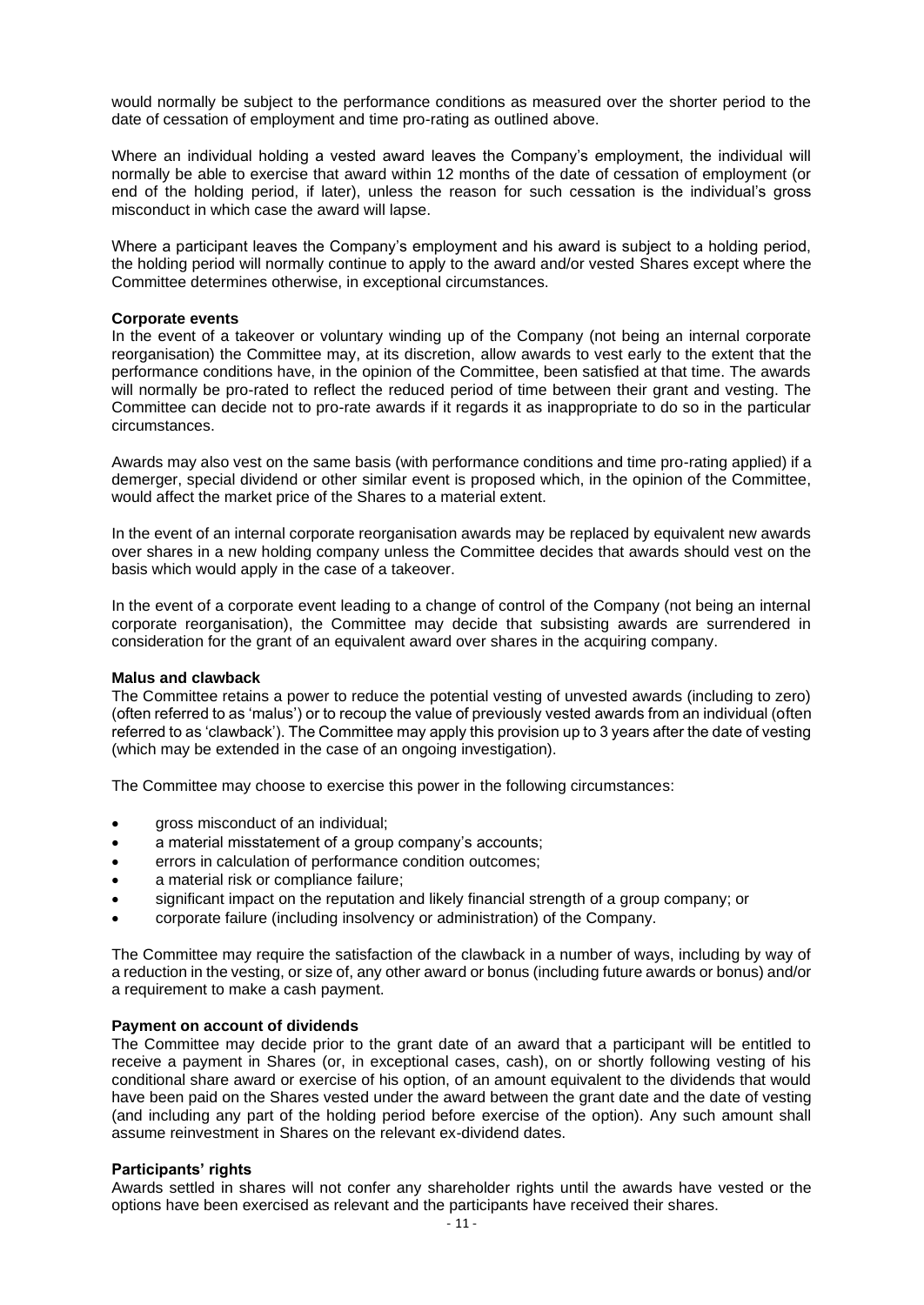# **Rights attaching to Shares**

Any Shares allotted when an award vests or is exercised will rank equally with Shares then in issue (except for rights arising by reference to a record date prior to their allotment).

#### **Variation of capital**

In the event of any variation of the Company's share capital or in the event of a demerger, payment of a special dividend or similar event which materially affects the market price of the Shares, the Committee may make such adjustment as it considers appropriate to the number of Shares subject to an award and/or the exercise price payable (if any).

#### **Alterations to the LTIP**

The Committee may, at any time, alter the LTIP in any respect, provided that the prior approval of shareholders is obtained for any alterations that are to the advantage of participants in respect of the rules governing eligibility, limits on participation, the overall limit(s) on the issue of Shares or the transfer of treasury Shares, the basis for determining a participant's entitlement to, and the terms of, the Shares or cash to be acquired and the adjustment of awards.

If the proposed alterations are to the material disadvantage of participants the Board must invite participants to indicate if they approve the alterations and if so the alterations must be approved by a majority of the participants that respond.

The requirement to obtain the prior approval of shareholders will not, however, apply to any minor alteration made to benefit the administration of the LTIP, to take account of a change in legislation or to obtain or maintain favourable tax, exchange control or regulatory treatment for participants or for any company in the Company's group. Shareholder approval will also not be required for any amendments to any performance condition applying to an award.

#### **Overseas plans**

The shareholder resolution to approve the LTIP will allow the Committee to establish further plans for overseas territories, any such plan to be similar to the LTIP, but modified to take account of local tax, exchange control or securities laws, provided that any shares made available under such further plans are treated as counting against the limits on individual and overall participation in the LTIP.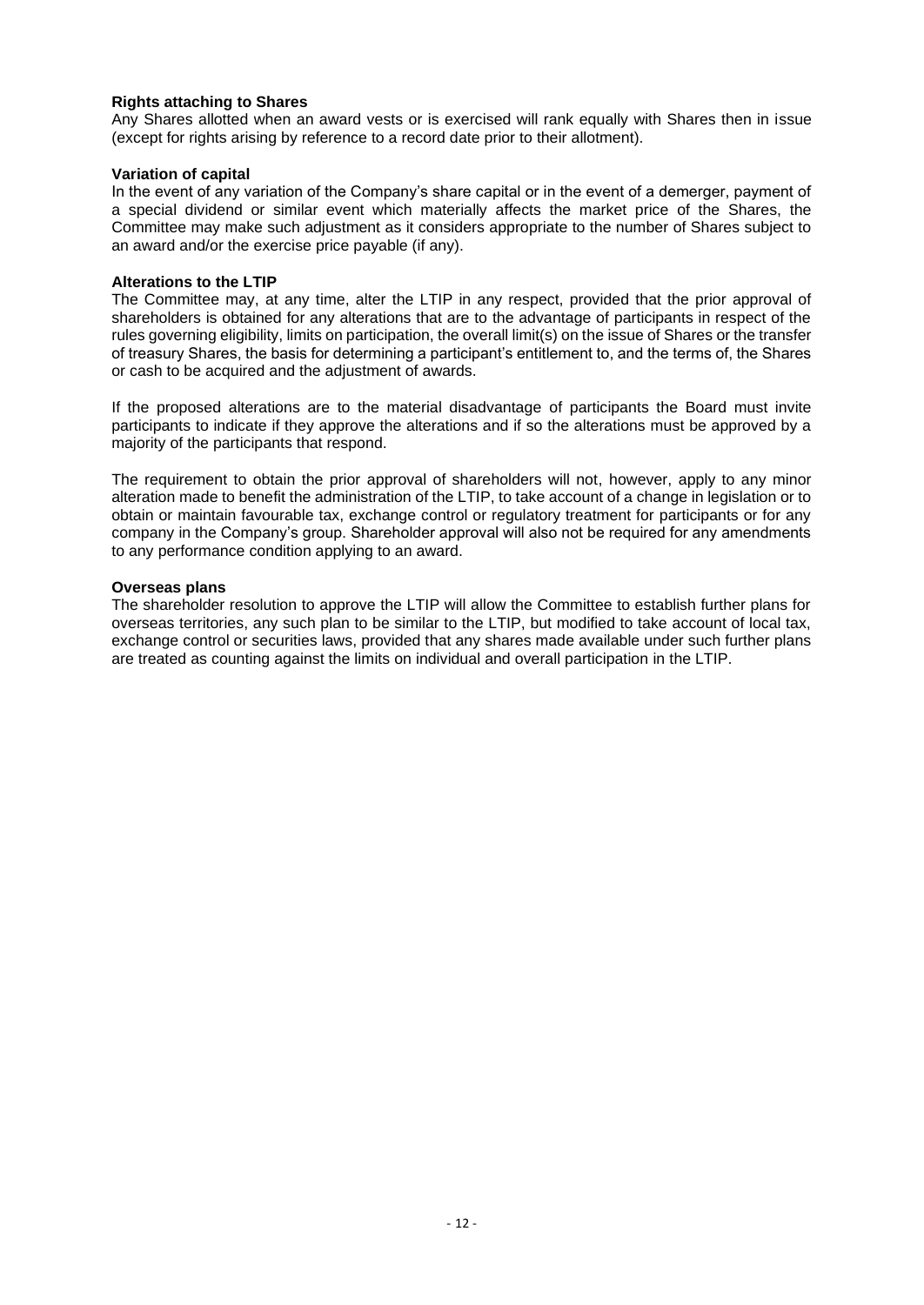# **APPENDIX 2**

# **Capital Enhancement Plan RNS dated 27 April 2022**

#### **THIS ANNOUNCEMENT CONTAINS INSIDE INFORMATION FOR THE PURPOSES OF ARTICLE 7 OF THE MARKET ABUSE REGULATION NO 596/2014 WHICH IS PART OF ENGLISH LAW BY VIRTUE OF THE EUROPEAN UNION (WITHDRAWAL) ACT 2018, AS AMENDED. ON PUBLICATION OF THIS ANNOUNCEMENT VIA A REGULATORY INFORMATION SERVICE, THIS INSIDE INFORMATION IS CONSIDERED TO BE IN THE PUBLIC DOMAIN.**

27 April 2022

# Supply@ME Capital plc

# (The "Company" or "SYME")

# **Capital Enhancement Plan to support implementation of the upcoming 2022 Strategic Plan:**

#### **New equity funding agreement secured; Mercator loan agreement restructured;**

# **Revised date for Publication of 2021 Annual Accounts.**

Supply@ME Capital plc, the fintech business which provides an innovative Platform for use by manufacturing and trading companies to access Inventory Monetisation© solutions enabling their businesses to generate cashflow, is pleased to announce a Capital Enhancement Plan.

The Capital Enhancement Plan principally comprises:

• The entry into a binding agreement dated 27 April 2022 with Venus Capital SA ("Venus Capital") to enable SYME, subject to customary conditions, to draw down up to £7,500,000 in new equity capital (the "Capital Raise") from the date of the Agreement to 31 July 2023 through the issue of new ordinary shares in tranches.

Venus Capital is a Luxembourg investment company with a long-term strategy focussed on investments in diversified sectors, including the fintech industry.

It is the intention of the Company to enable its existing shareholders to participate in an Open Offer in order to offer existing shareholders the ability to acquire new ordinary shares and warrants at the same subscription price as Venus Capital's Capital Raise mandatory tranches.

Further detail on the arrangements with Venus Capital are set out under "Key Terms of the Funding Facility" below.

- The entry by the Company and Mercator Capital Management Fund LP into an amendment deed dated 26 April 2022 (the "Mercator Amendment") to the Loan Note Instrument and Convertible Loan Note Instrument (together the "Instruments") announced in the Company's RNS dated of 29 September 2021. The Amendment is aimed at avoiding further conversions under the terms of the Instruments and allows the Company:
	- o to repay in cash the £678,333.34 of outstanding Convertible Loan Notes issued by the Company on 4 March 2022, using the proceeds of the first tranche of the Capital Raise;
	- o to repay in cash to Mercator the balance of the outstanding Loan Note Instrument, through an updated instalment plan, in accordance with the current terms and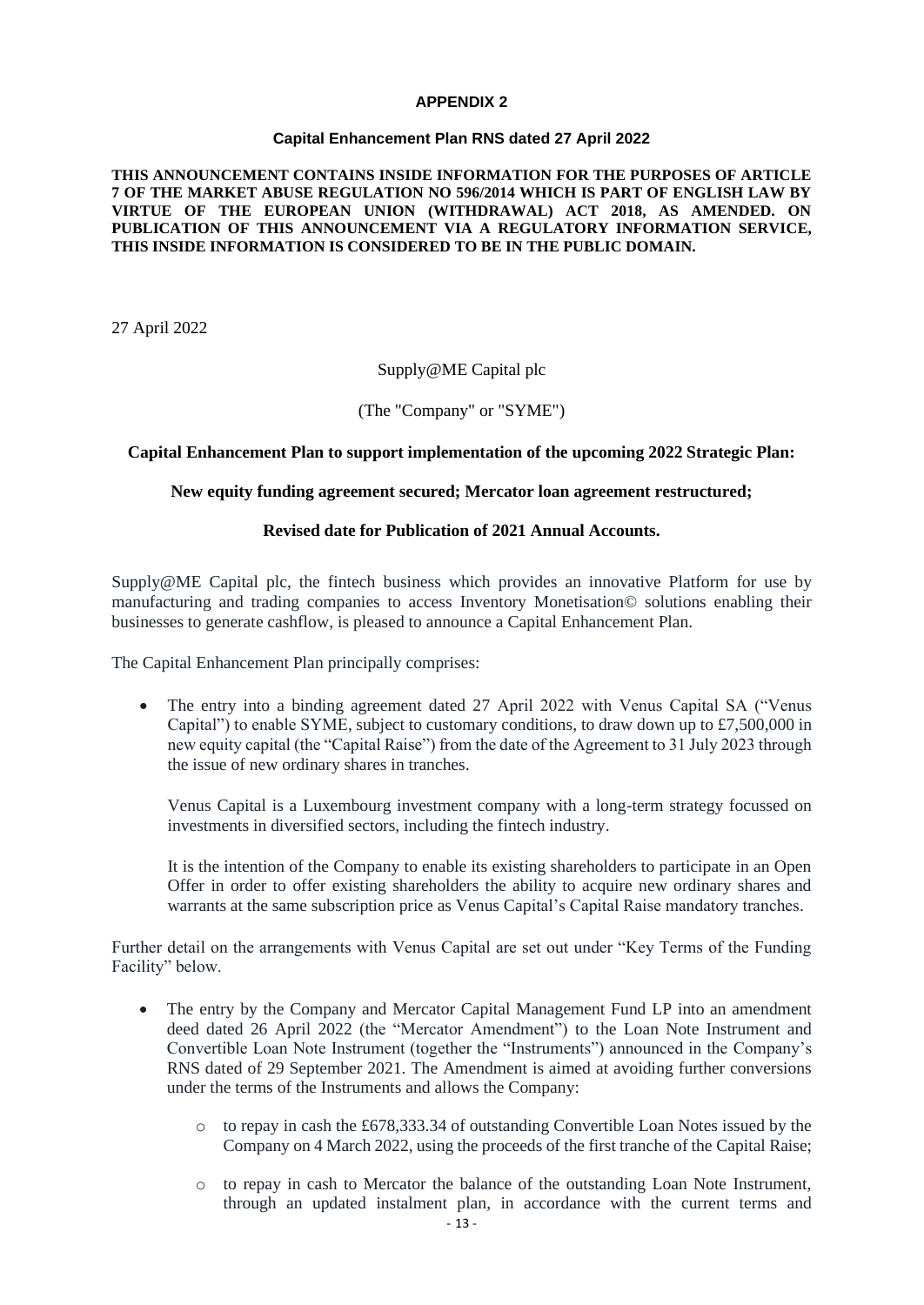conditions of the Instruments and the new conditions comprised in the Mercator Amendment.

Pursuant to the Mercator Amendment, Mercator has further agreed that the Company is required to issue only one further tranche of warrants related to 20% of the most recent Loan Note Instrument monthly repayment of £678,333.34.

• The application to access specialised SME loan facilities provided by Italian commercial banks with the support of government guarantees to further lower the cost of capital and enhance shareholder value. In connection with this application, the Company established on 25 March 2022, Supply@ME technologies S.r.l. (the "NewCoTech"). The purpose of NewCoTech is to hold the Group's Intellectual Property rights relating to the Platform, together with future developments in a dedicated entity. This will highlight the value generated by the Platform in terms of trademarks, technology and innovative legal & accounting frameworks. It is also envisaged that NewCoTech will be the direct counterparty of White-Label contracts and other potential strategic partnerships which the Group is evaluating.

In March 2022, the Company appointed an independent adviser to prepare it for its next phase of growth, which will focus upon the delivery of long-term business objectives and its governance system requirements. Likewise, the Capital Enhancement Plan forms part of the Group's new 2022 Strategic Plan (the "2022 Strategic Plan") the Board will present to shareholders.

The Company will shortly announce details of a General Meeting of shareholders to seek the necessary authorisations for the implementation of the Capital Enhancement Plan.

# **Revised date for publication of the 2021 Annual Report and Accounts**

In the Trading Update RNS of 31 December 2021, the Company announced that it expected to publish its Annual Report and Accounts for the year ended 31 December 2021 by the end of April 2022.

Following consultation with its auditors, the Company now confirms that publication of the Accounts will be slightly deferred to allow more time to complete the audit process. It now expects to publish these Accounts no later than 31 May 2022 utilising the FCA' two-month temporary relief from reporting deadlines due to the impact of the Covid-19 pandemic. Such relief was updated by the FCA on 23 March 2022.

# **SYME Chief Executive, Alessandro Zamboni said:**

*"The Capital Enhancement Plan will provide Supply@ME with both commercial and financial support during the next phase of the Group's development. It's also great to involve our existing private investors shareholding base in this new journey. Accompanying the new 2022 Strategic Plan, the Board expects the Capital Enhancement Plan will help to create value for all shareholders. I'm excited to partner with Venus Capital and its powerful eco-system of long-term investors. I would like to thank Mercator Capital Management Fund LP for the flexible support they have provided to the Company in a period of global economic uncertainty".*

**SYME Chief Financial Officer Amy Benning said:** *"As the business continues to recover from the impacts caused by the Covid-19 pandemic, the implementation of the Capital Enhancement Plan is an important step for Supply@Me's next phase of development and growth."*

# **Key terms of the Funding Facility:**

SYME has agreed the following key terms with Venus Capital for the equity funding facility: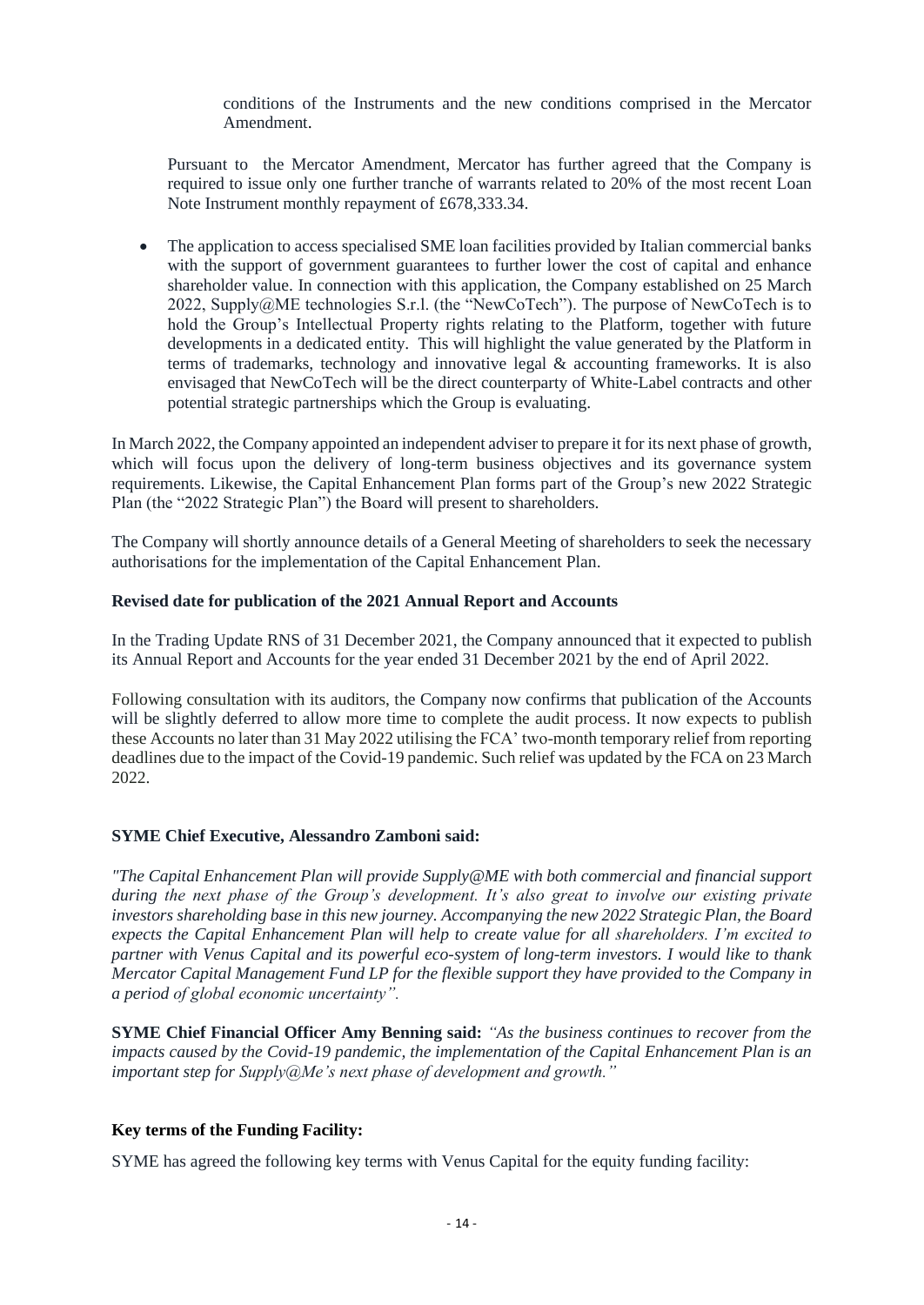- Binding commitment to draw down up to £7.5m via multiple tranches with a longstop date of 31 December 2023.
- Mandatory draw-downs equal to £3.75m in a number of tranches.

The first tranche comprises 2,770,000,000 ordinary shares (raising £1,385,000). Application has been made to the Financial Conduct Authority and to the London Stock Exchange for admission of such ordinary shares to be admitted to the standard segment of the Official List and to trading on the London Stock Exchange's main market for listed securities, respectively ("Admission"). It is expected that Admission will occur at 8.00 a.m. on or around 28 April 2022.

- Additional optional tranches equal to  $\text{\pounds}3.75$  m can be drawn down at the Company's election subject to certain conditions.
- Subscription price for the mandatory tranches: fixed price of 0.05 pence (approx. 21.5%) discount to the lowest market closing price of the last 52 weeks). Subscription price for the optional tranches: the lower of (a) 0.05 pence and (b) 85% of the lower of (i) the volumeweighted average price of the ordinary shares over the 15 Business Days before the date one Business Day before admission to trading of the shares comprised in the relevant optional tranche; and (ii) the closing bid price of the ordinary shares on the second Business Day immediately before the date of admission to trading of the ordinary shares comprised in the relevant optional tranche.
- Warrants issuance:
	- o following the signing of the binding agreement, the Company will issue 3,250,000,000 warrants to Venus Capital.

# *Mandatory tranches*

- o on the completion date of each mandatory tranche, the Company will issue to Venus Capital 1 Warrant for every 2 Subscription Shares comprised in such tranche;
- $\circ$  the exercise price of the warrants is 0.065p with the warrants exercisable at any time up to 31 December 2025.

# *Optional tranches*

- o on the completion date of each optional tranche, the Company will issue to Venus Capital 1 Warrant for every 5 Subscription Shares comprised in such tranche;
- o the exercise price of the warrants is 0.065p with the warrants exercisable at any time up to 31 December 2025.
- In June 2022, the Company will launch an Open Offer reserved to existing shareholders giving them the ability to participate on the same terms as Venus Capital as to the subscription price and associated warrants related to the mandatory tranches. Any Ordinary Shares not taken up by existing shareholders through the Open Offer will be subscribed by Venus Capital in July 2022, as part of its binding commitment to provide up to  $\pounds$ 7.5m.
- Opportunity, at the discretion of the Company,
	- o to draw down, commencing from June 2022, a bullet-loan of up to £1.95m repayable in shares with a maturity date of 31 December 2025 at a 10% p.a. of interest rate; the principal of the loan also includes also the financing of the arrangement fees for the transaction equal to £450,000.
	- o to accelerate receipt of the proceeds expected from the issuance of the optional tranches by the end of December 2022, by publishing a prospectus. In this case, the Company will accelerate the raising of the additional proceeds relating to the optional tranches